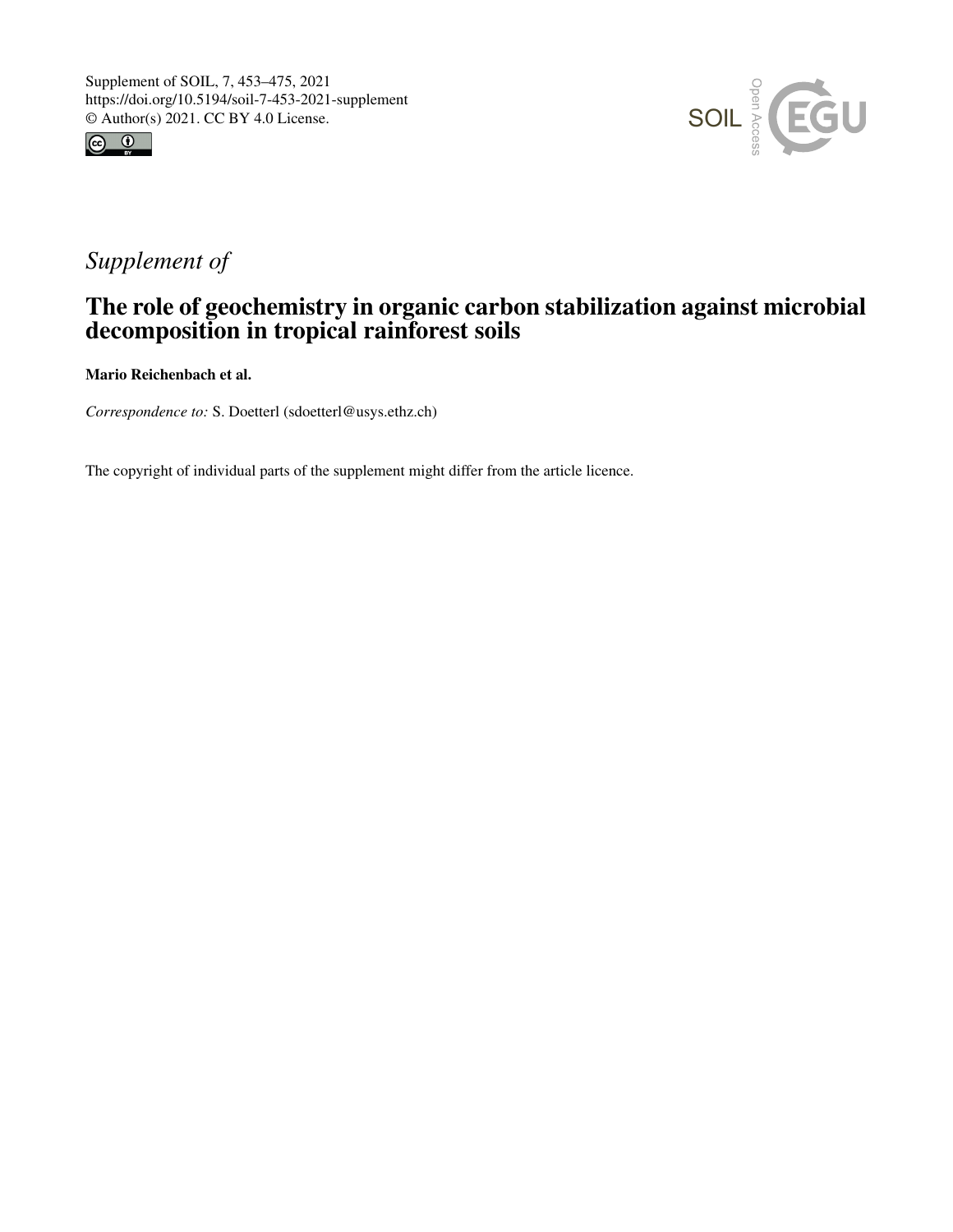## **Supplemented information on valley positions**

The following text represents the supplementary results and short discussion on geochemical soil parameters, SOC stocks and stabilization assessed at valley positions of contrasting parent material geochemistry investigated in 5 tropical rain mountain forest in the border region of the Congo and Nile basement. We show that, in valley positions, significant variation in the size of SOC stocks are related to changes in hydrological conditions and alluvial processes compared to non-valley positions. Geochemical differences in SOC stabilization mechanisms between regions remain in place, but are less prominent in valleys than at non-valley positions.

### 10 SI 1 Supplementary results on valley positions

## **1.1 Pedogenic oxides**

For valley positions, pyrophosphate extractable oxide mass (0.02 to 0.66 mass%) and oxalate extractable oxide mass (0.03 to 4.29 mass%) were low compared to DCB extractable oxide mass (0.11 to 10.79 mass%) (Fig. S1).

15 In general, valley positions showed a comparable picture compared to non-valley positions (Fig. 3, S1) with the exception that valley soils in the mixed sedimentary region had considerably lower amounts of pedogenic oxides at all soil depths  $\left($  < 0.27 mass%) compared to valley soils in the mafic and felsic region.



## **Valley Position**

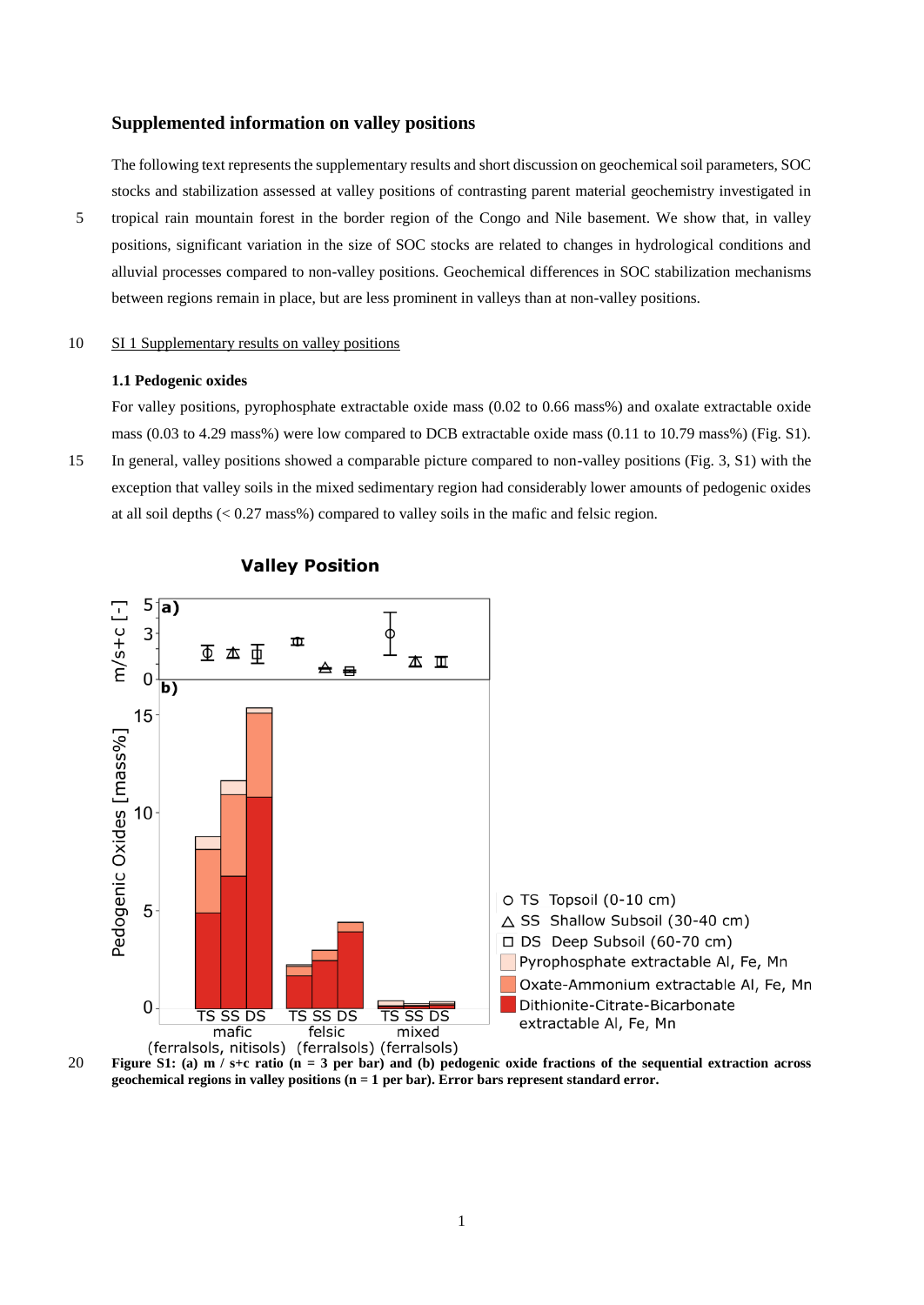#### **1.2 Variation in SOC properties in valley positions with geochemistry**

*SOCbulk*

- 25 SOC<sub>bulk</sub> in topsoil was not significantly different between valley and non-valley positions. However, valley positions tended to be generally higher in SOC<sub>bulk</sub> than their non-valley counterparts. In shallow subsoil, SOC<sub>bulk</sub> was significantly higher in valley positions of the mafic site (SOC<sub>bulk</sub>:  $41.2 \pm 4.6$  t C ha<sup>-1</sup>) compared to non-valley positions (SOC<sub>bulk</sub>:  $25.0 \pm 0.2$  to  $30.0 \pm 3.2$  t C ha<sup>-1</sup>), but no difference was found for subsoils of the felsic and mixed sedimentary region (Figs.4, S2).
- 30

#### *Abundance of C fractions*

In the felsic magmatic region, the abundance of microaggregate associated C and the ratio of  $m / s+c$  was more than twice as high in valley topsoils (m/s+c:  $2.5 \pm 0.4$ ) compared to non-valley topsoils (m/s+c:  $1.2 \pm 0.5$  to  $1.4$  $\pm$  0.5) (Figs. 3a, S1a). Additionally, SOC>250 <sub>um</sub> in topsoil of valley positions of the mixed sedimentary region was 35 about threefold higher in valleys (22.2  $\pm$  12.3 %) compared to the corresponding non-valley positions (6.5  $\pm$  7.1 to 6.7  $\pm$  4.0 %) (Figs. 4b, S2b), and the ratio of m / s+c exhibited a much higher variance in topsoils (Figs. 3a, S1ab).



**Valley Position** 



**Figure S2:** (a)  $\Delta^{14}$ C across geochemical regions in valley positions (n = 1 per bar). (b) SOC<sub>bulk</sub> and fractions across 40 **geochemical regions in valley positions (n = 3 per bar). Where letters share the same font type, means were compared to each other with letters indicating significant differences between geochemical regions per soil layer. Asterisks indicate no significant differences in means (p > 0.05). cPOM – coarse particulate organic matter, m – waterstable microaggregates, s+c – free silt and clay fraction.**

*Changes in <sup>14</sup>* 45 *C signature*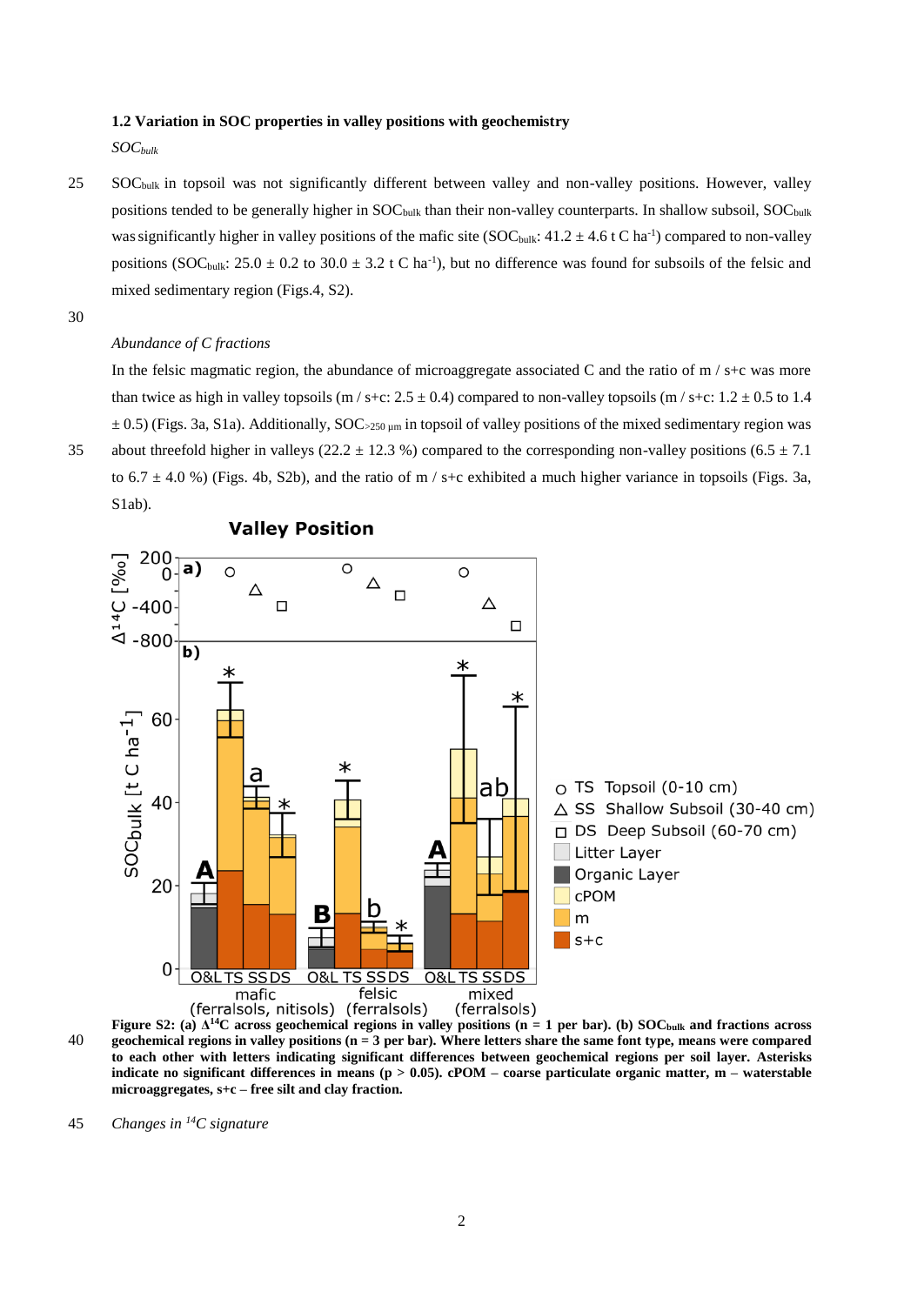Soils from all geochemical regions at valley positions were more depleted in  $\Delta^{14}C$  with increasing soil depth (Fig. S1a). The  $\Delta^{14}$ C ranged from 65.1  $\pm$  N/A ‰ (felsic) to 20.4  $\pm$  N/A ‰ (mixed sedimentary) in the topsoil, and -256.5  $\pm$  N/A % (felsic) to -617.4  $\pm$  N/A % (mixed sedimentary). The contribution of FOC to soil C in the mixed 50 sedimentary region increased with soil depth for valley positions, ranging from  $1.8 \pm N/A$  % FOC in topsoils to  $43.5 \pm N/A$  % in subsoils (Table S1).

**Table S1: Proportion of biogenic vs. fossil derived organic carbon (OC) in soils developed from mixed sedimentary rocks in valley positions (n=1). Standard deviation was not applicable (N/A). FOC values in felsic**  55 **and mafic soils = 0 % (data not shown).**

| depth increment | amount of biogenic OC $(\%)$ | amount of fossil OC $(\%)$ |
|-----------------|------------------------------|----------------------------|
| $0 - 10$ cm     | $98.2 \pm N/A$               | $1.8 \pm N/A$              |
| $30 - 40$ cm    | $72.1 \pm N/A$               | $27.9 \pm N/A$             |
| $60 - 70$ cm    | $56.5 \pm N/A$               | $43.5 \pm N/A$             |

## **1.3 Rotated principal component explained variance and loadings**

60

For valley soils, five rPCs were determined (rPC<sub>v</sub>) explaining 92.7 % of the variance in the valley position subset (Table A4, Fig. S3). rPC1<sup>v</sup> (Eigenvalue 10.7, explaining 38.2 % of the variance) represents solid phase mineralogy, in which total metal oxide concentration, total P and oxalate extractable oxides concentration had strong positive loadings ( $\geq$  0.98), while total Si, pH / clay ratio and sand content had strong negative loadings (  $65 \leq -0.69$ ). rPC2<sub>v</sub>, (Eigenvalue 9.65, explaining 34.5 % of the variance) represents the chemistry of the soil solution and silt content where CEC base saturation, pH and CEC base saturation / clay ratio showed strong positive

loadings (  $\geq$  0.92) while CIA, SOC<sub>organic</sub> and exchangeable acidity showed negative loadings (  $\leq$  -0.78). rPC3<sub>v</sub>

(Eigenvalue 2.5, explaining 9 % of the variance) represents bioavailable P and Al weathering. Bioavailable P

showed positive loadings (0.69), while  $Al_{dcb}$  /  $Al_t$  ratio showed negative loadings (-0.91). rPC4<sub>v</sub> (Eigenvalue 1.65, 70 explaining 6 % of the variance) represents root input and exchangeable acidity, both having strong positive loadings ( $\geq 0.55$ ). rPC5<sub>v</sub> (Eigenvalue 1.46, explaining 5 % of the variance) represents Fe weathering and litter C stock in which both the Fe<sub>dcb</sub> / Fe<sub>t</sub> ratio and Litter C stock (SOC<sub>litter</sub>) had strong positive loadings ( $\geq 0.66$ ).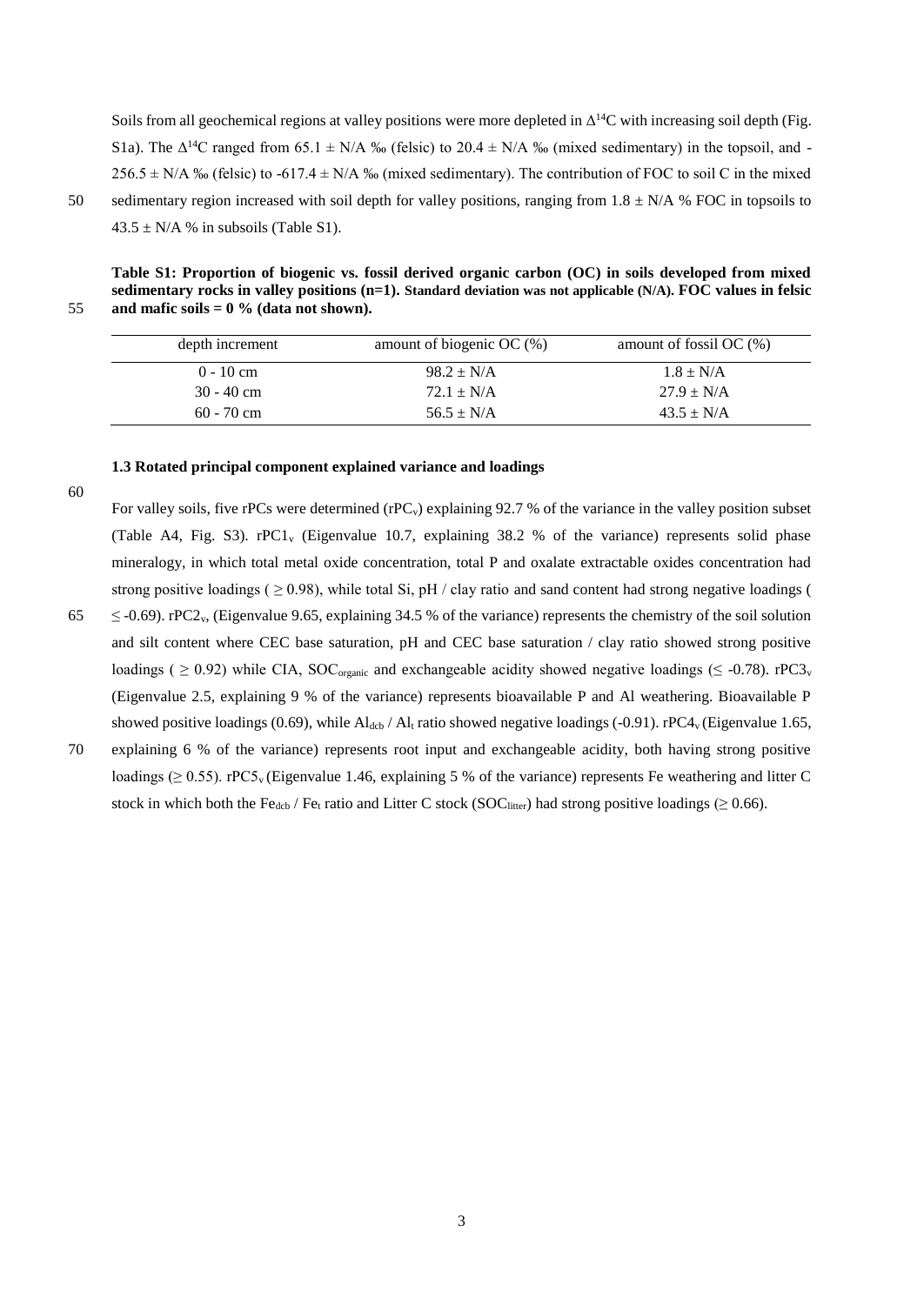

**of non-valley positions (N = 9). Observations cluster together based on similarities within geochemical regions and their distinction to other geochemical regions. Vector length indicates how strongly variables influence a specific rPC. The angles between vectors display the degree of auto-correlation between variables. Small angles represent positive correlations and high degree of autocorrelation, diverging angles represent negative correlations and high degree of**  80 **autocorrelation, high angles indicate no correlations between variables and/or rPCs.**

SI 2 Supplementary short discussion on valley positions

## 85 **2 Soil C stabilization driven by soil chemistry and parent material rather than topography**

In contrast to our initial hypothesis that topography affects C stabilization in tropical forest soils through lateral material movements, we found no indication of this in our analysis (Table A1). This is supported by Drake et al. (2019) who showed that C fluxes from pristine forest catchments within the same study area are characterized by young C from organic layers, with no indication of erosion of older, mineral stabilized C. Similarly, Wilken et al.

- 90 (2021), using plutonium tracers to analyze soil redistribution along forest hillslopes did not detect any signs of decadal erosional processes of soils for the same sites as used in this study. Even though material fluxes due to lateral water fluxes along slopes cannot be excluded over longer time scales (e.g. 100 to 1,000 years), our results pointed to no recent natural or anthropogenic induced erosional processes in the investigated sites. However, there was a detectable effect on SOC<sub>bulk</sub> between positions that are affected by riverine and alluvial dynamics with
- 95 regularly high water saturation (valleys) vs. well-drained positions (non-valleys), with valleys generally having higher SOC<sub>bulk</sub> than their non-valley counterparts. Valley bottoms might be affected not only by sediments derived from associated hillslopes but also from material redistribution throughout the entire catchment during flood events (Douglas and Guyot, 2005). In addition, soil moisture conditions at the valley bottoms might be affected not only from interflow from the hillslopes but also from temporarily high ground water levels (Bonell, 2005).
- 100 These fluvial and hydraulic conditions can then lead to higher SOC stocks in valleys than at the non-valley positions by reducing the decomposition rates due to soil water logging and inhibit microbial C decomposition